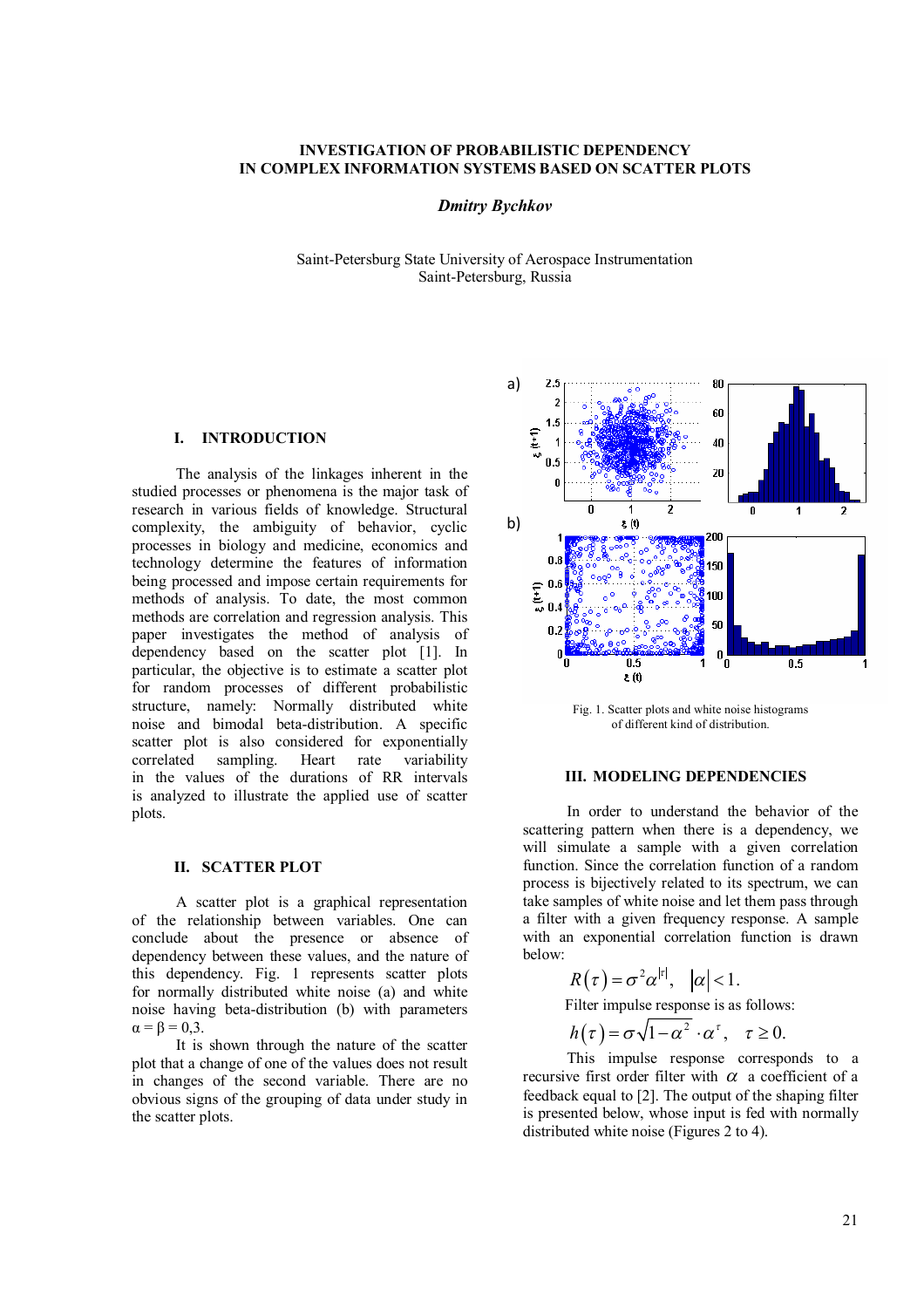

Fig. 4. Estimation of the correlation function of the formed process

A similar filtering was performed for the realizations of white noise with beta-distribution. The results of compiling scatter plots for processes obtained are shown in Fig. 5.



28 Fig. 5. Scatter plots and histograms for correlated processes

Figure 5 clearly observes direct linear dependency. An increase in one value increases the other. The degree of correlation in this case depends on the characteristics of the shaping filter. Obviously, normal (Fig. 5, a) distribution retains its properties under linear transformations, which is not true for beta-distribution, whose form varies greatly after filtration (Fig. 5, b). The effect of normalization of non-Gaussian distributions under linear transformations is quite clearly shown here [3].

It is known that the correlation function characterizes only linear dependencies. Let us consider the nature of the scattering diagram for a functionally transformed random process. Let us place the values of normally distributed white noise on one axis of the scatter plot and a square of this process on the other (Fig. 6). The resulting scatter plot clearly reflects the nonlinear dependency of the transformed process.



Fig. 6. A nonlinear dependency on the scatter plot

#### IV. **PRACTICAL APPLICATION: ANALYSIS OF HEART RATE VARIABILITY**

The values of time intervals between each contraction of the left ventricle are used in medicine to study a patient's heart rate variability (prong R corresponds to a contraction of the left ventricle in the ECG). These intervals in the scatter plot present arrhythmic events of various kinds. Normally, the scatter plot is supposed to show a tilting oval "cloud". Restraint "clouds" may be indicative of the predominance of the sympathetic part of the autonomic nervous system and, by contrast, a considerable scatter of points on the scatter plot indicates the predominance of the ANS. This method of assessing heart rate variability is particularly useful for cases where rare and sudden cardiac arrhythmias occur against the monotony of the rhythm. The severe irregularity of a "cloud" with uneven seals or detached groups of points can also refer to the rhythm disturbances. Figures  $7 - 9$  shows different presentations of data obtained using electrocardiography (ECG) from a patient who shows arrhythmic events.